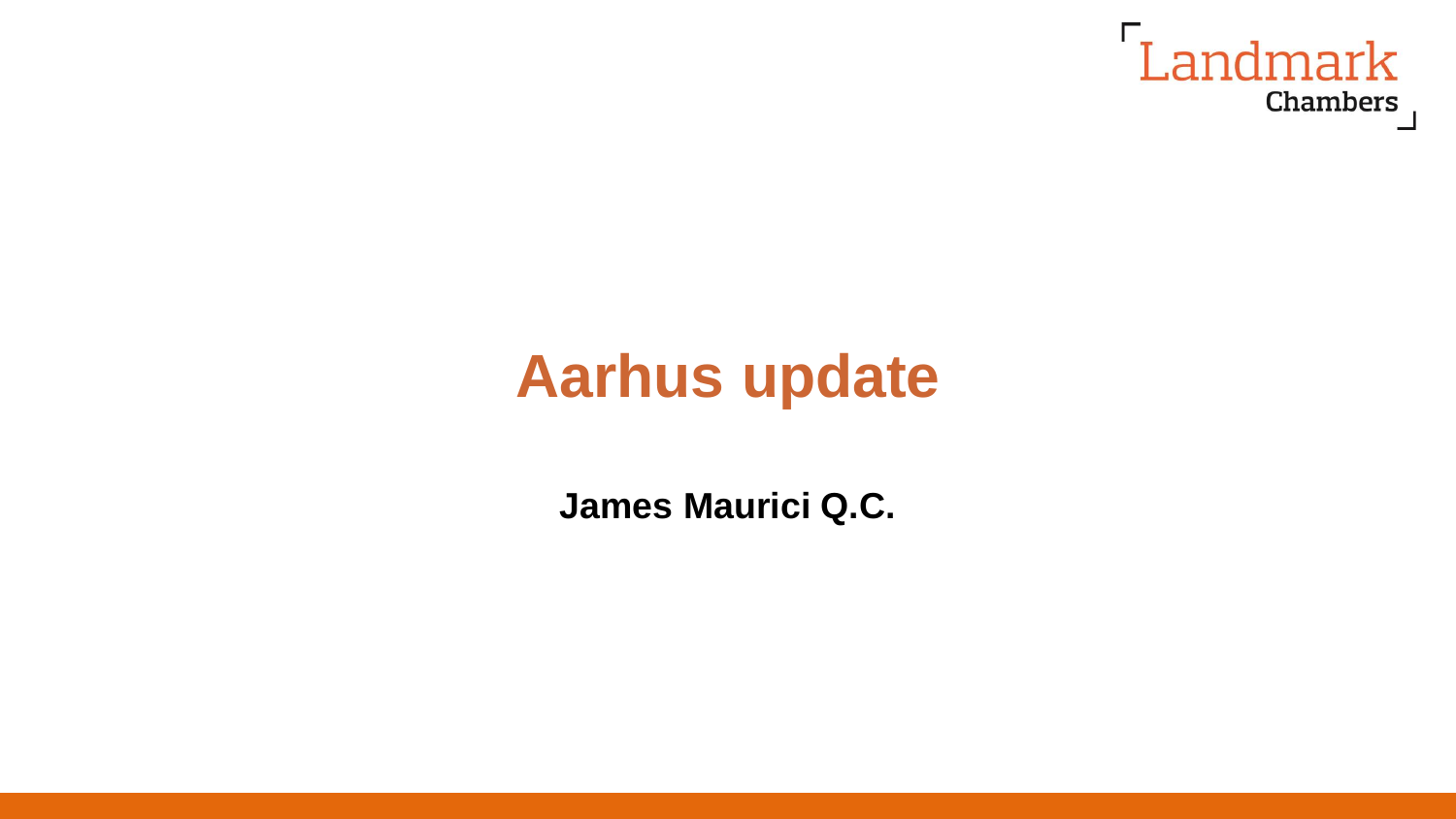

### **Introduction**

#### • **Cover recent developments (last year):**

- (1) Domestic costs cases concerning Aarhus;
- (2) Aarhus in domestic cases beyond costs;
- (3) Recent ACCC findings in several UK communications: C90, 131 and 142;
- (4) Other UK ACC cases in the pipeline: C150 and 156.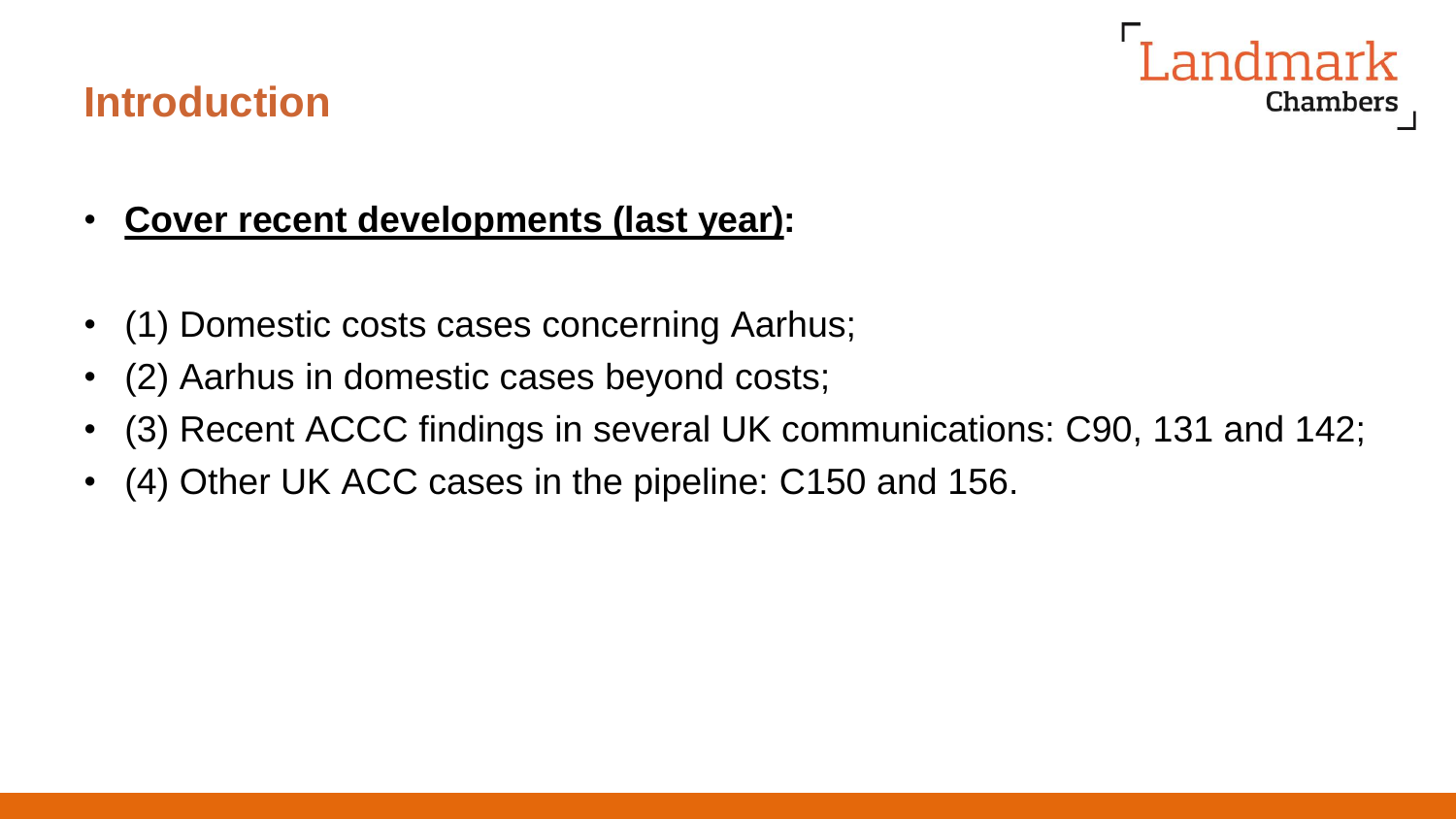

### **Status**

- Save to extent incorporated into our law via:
	- (i) CPR in relation to costs and interim relief;
	- (ii) Any retained EU law;

… the Aarhus Convention has the status of unincorporated treaty, and so not binding in domestic law: see *Morgan v Hinton Organics (Wessex) Ltd* [2009] EWCA Civ 107

- Similarly, ACC findings not binding see below
- Been said (by Lord Carnwath in *Walton*) that ACCC findings deserve great respect; do they?
- Nature of ACCC and its findings;
- Processes for endorsement of findings by Meeting of the Parties.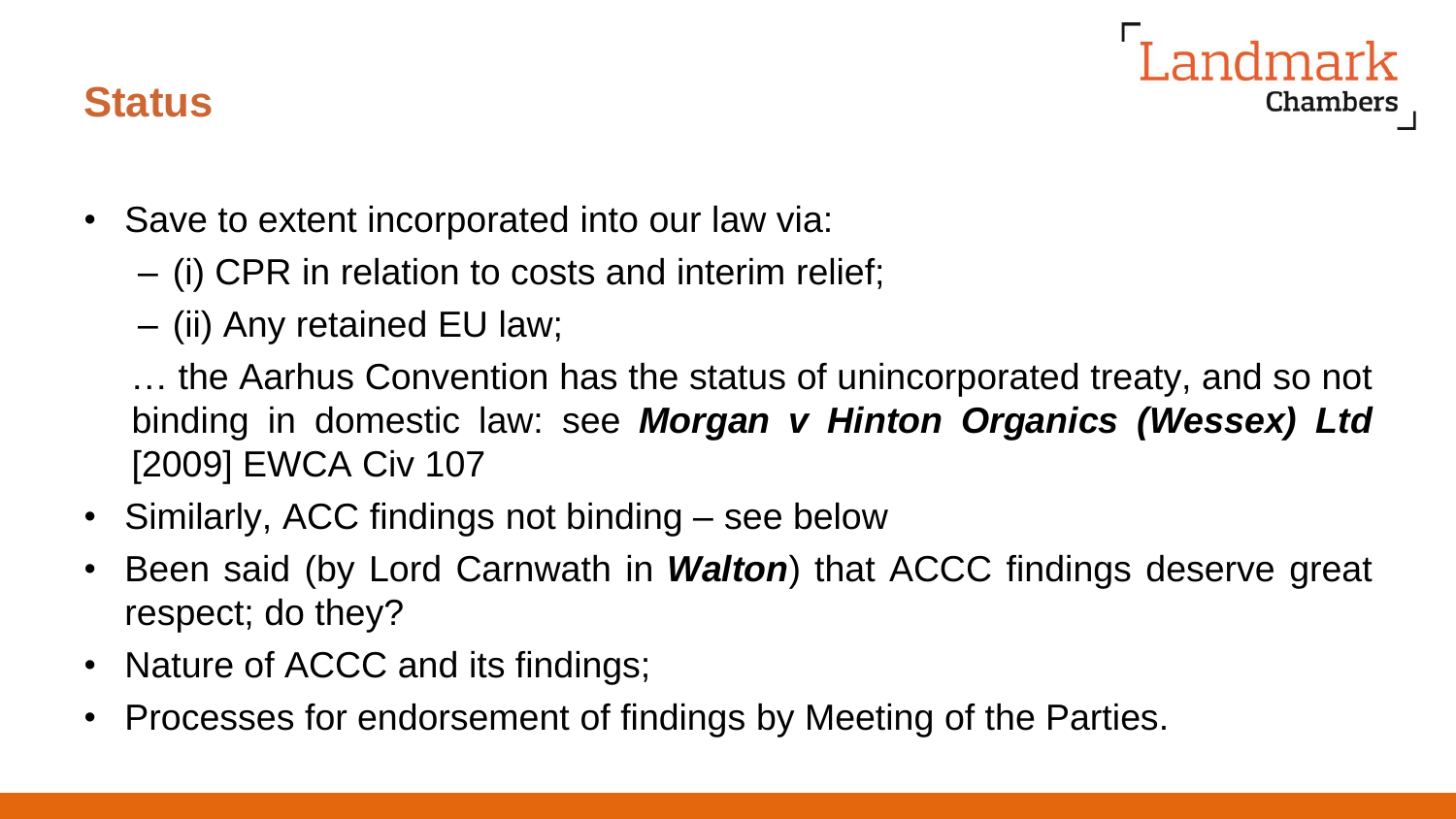# **(1) Domestic costs cases**

- **Chambers**
- (1) *R (Friends of the Earth Ltd) v Secretary of State for Transport* [2021] PTSR 941: CA, short but important point: the capped costs recoverable from a claimant or a defendant specified in CPR r 45.431 in an Aarhus Convention claim as defined in CPR r 45.41 are, consistently with that Convention, absolute and unqualified figures and so fall to be treated as inclusive of VAT (and see also **R (CARA) v North Devon DC** [2021] EWHC 703 (Admin))
- (2) *CPRE Kent v Secretary of State for Communities and Local Government* [2021] 1 WLR 4168: SC, some limited discussion of Aarhus in the context of affirming the *Mount Cook* approach to multiple sets of costs at the permission stage.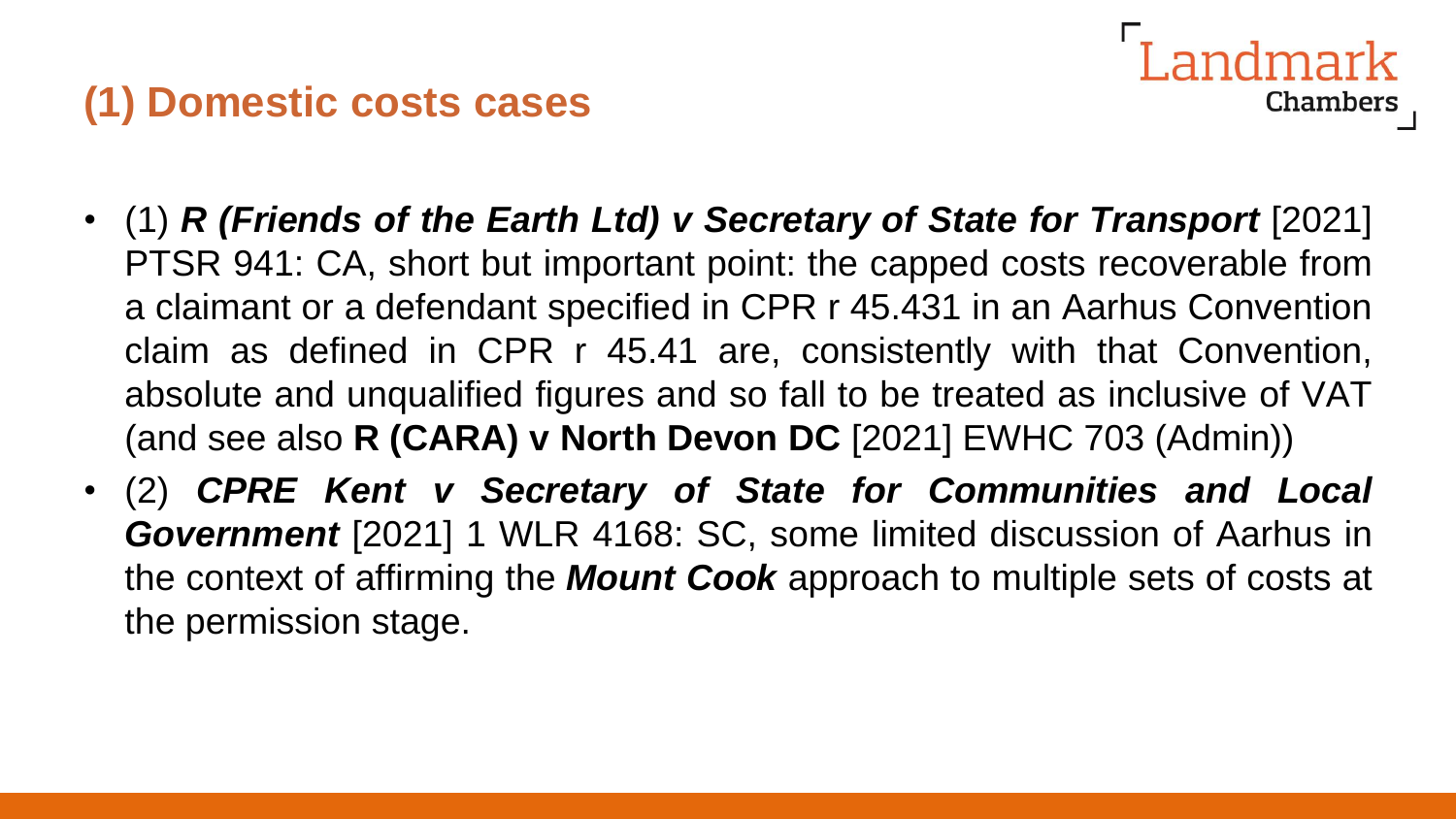# **(1) Domestic costs cases**

• (3) *R (Danning) v Sedgemoor DC* [2021] EWHC 1649 (Admin) a challenge to a PP for converting a pub to residential, Steyn J. records "*HHJ Jarman QC rejected the claimant's contention that the claim is an Aarhus Convention claim and the claimant has not sought to renew that aspect of his claim*".

Landmark

**Chambers** 

- On what basis? Judgment does not say …
- My experience is post *Venn v Secretary of State for Communities and Local Government* [2015] 1 W.L.R. 2328 (per Sullivan LJ "*since administrative matters likely to affect "the state of the land" are classed as "environmental" under Aarhus the definition of "environmental" in the Convention is arguably broad enough to catch most, if not all, planning matters. The judge's conclusion that environmental matters are given a broad meaning in Aarhus (see para 15 of the judgment) is supported by the decision of the Court of Justice of the European Union ("CJEU") in … Case C-240/09… [2012] QB 606 … the Brown Bear case …")* difficult to argue any planning challenge not covered by Aarhus.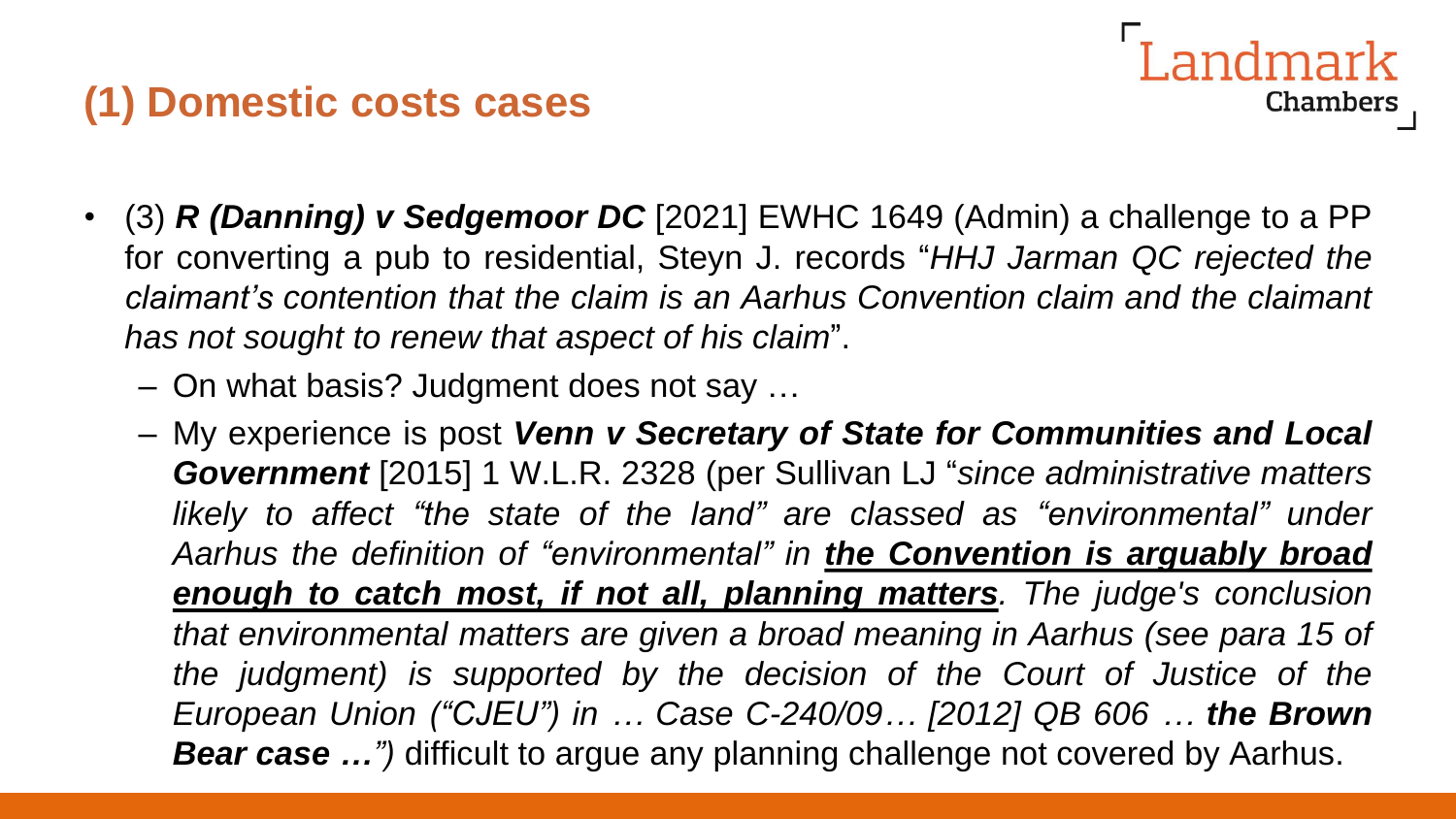# **(1) Domestic costs cases**



- (4) *Wingfield v Canterbury CC* [2020] EWCA Civ 1588:
	- Applications under CPR 52.30(1) to re-open orders refusing permission to appeal in two planning JRs;
	- NB opening para. of the judgment "*The question raised by these renewed applications, put at its simplest, is this: when must an unsuccessful litigant accept "No" for an answer?"* … ouch!
	- In those JRs the C had Aarhus costs protection
	- CA said "*Unmeritorious applications under CPR 52.30 are inimical to that endeavour, repeated unmeritorious applications even more so. Not only do they undermine the principle of finality in legal proceedings. They also impose an unnecessary burden on the court's resources, impede access to justice for litigants in other proceedings, including those with the benefit of costs protection in Aarhus Convention claims, and are damaging to the rule of law itself*".
	- This raises a wider issue: given caps how can costs be used to enforce discipline in proceedings? Wasted costs orders? Touched on in CMCs in Heathrow litigation.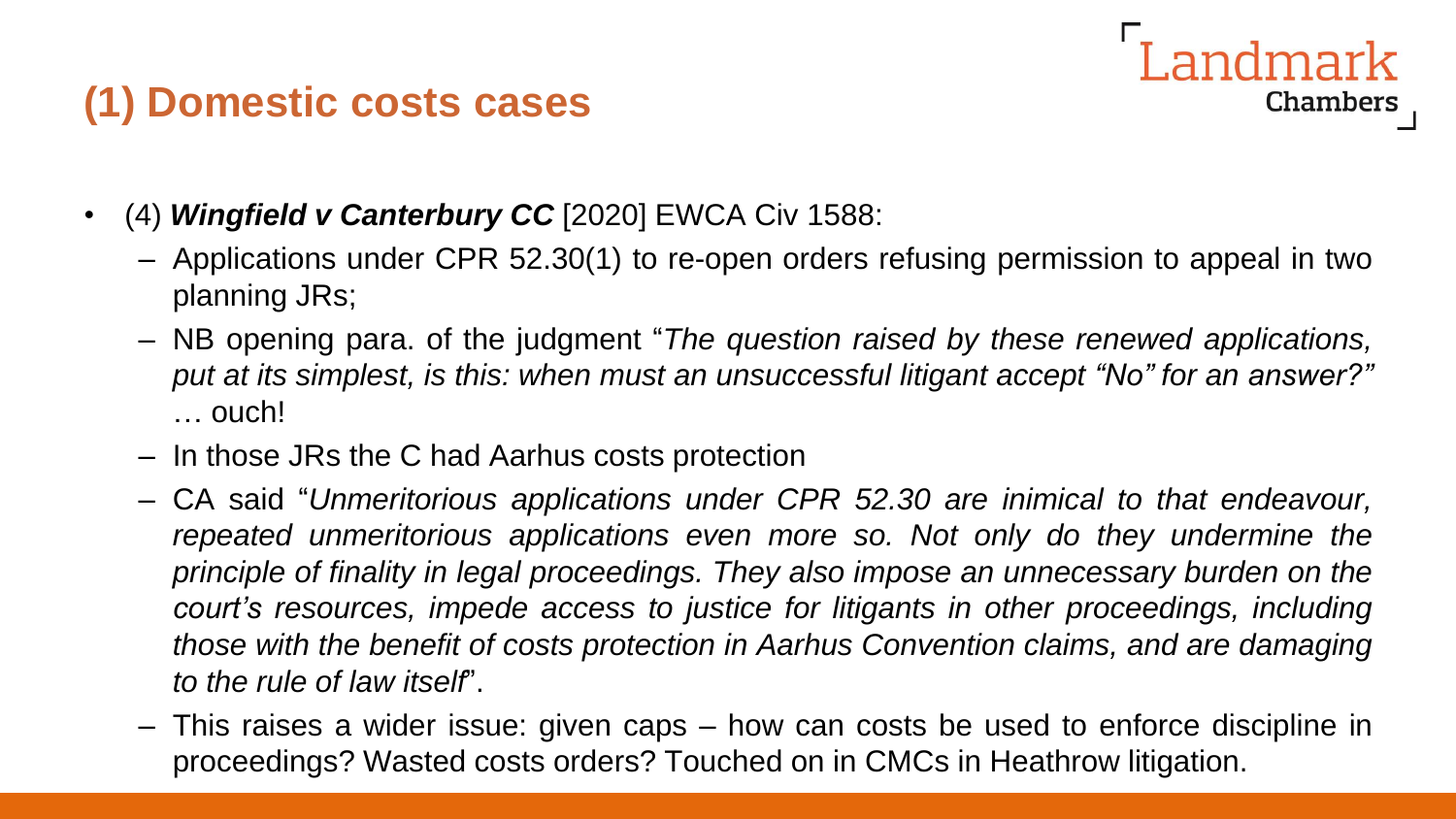## **(2) Other domestic cases**

Chambers

- *Heathrow Airport v ICO* Appeal Number: EA/2020/0101
	- ICO finds that Heathrow is a "public authority" for the purposes of the EIR;
	- First-tier Tribunal overturns that decision;
	- Extensive consideration of *Fish Legal*;
	- The legal analysis takes on board the Aarhus Convention background.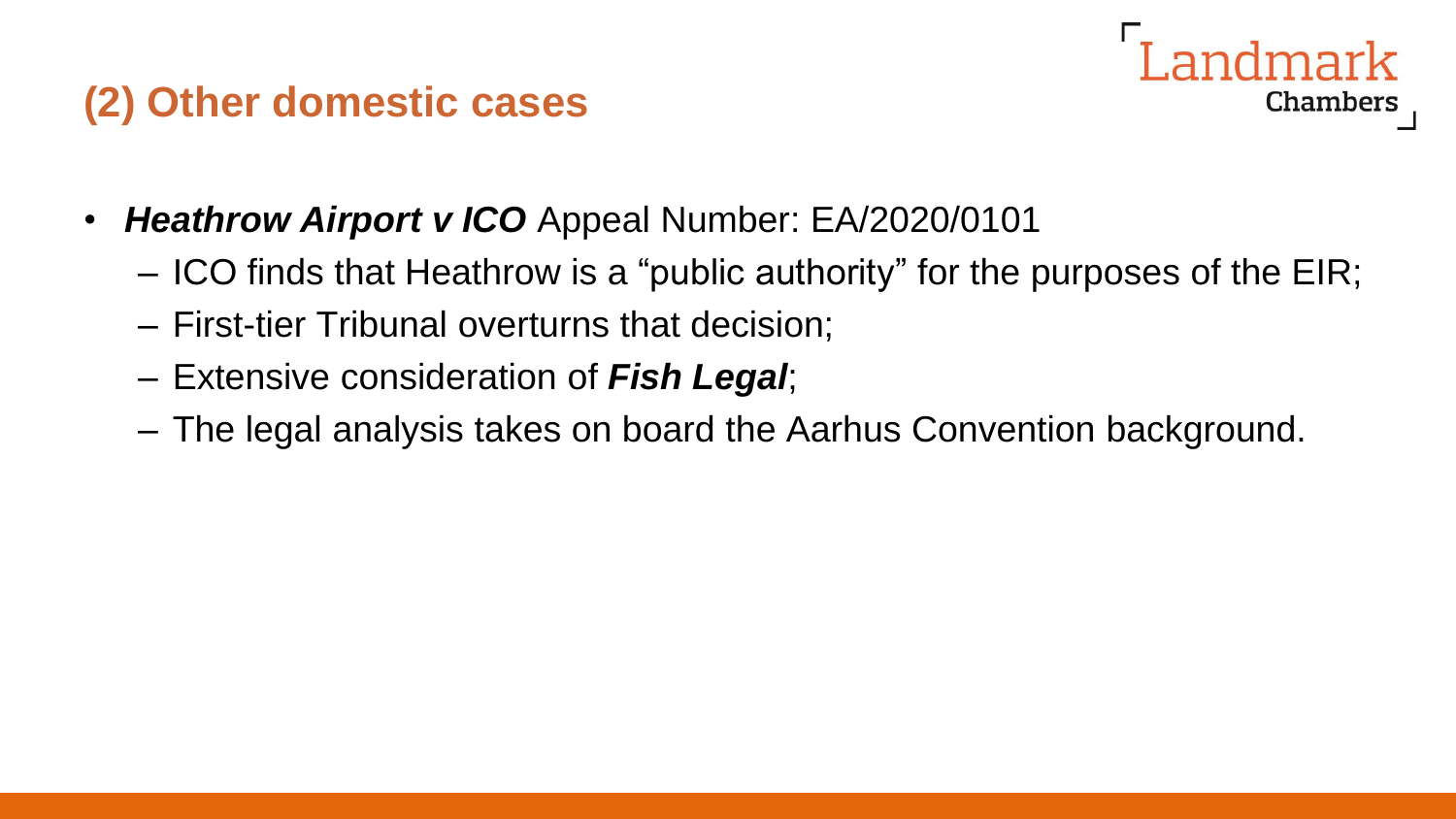# **(3) Case C-90: findings**



#### **Case 1: ACCC/C/2013/90 (adopted 26/7/2021)**

- NI case, a company expanded its concrete production plant without PP and in close proximity to the River Faughan SAC. The development included a settlement lagoon for contaminated materials within the floodplain;
- Some enforcement action, and company applied for retrospective PP, and eventually granted;
- The communicant ("C") JRd the PP and lost, costs award vs C was limited to £5,000 by the Costs Protection (Aarhus Convention) Regs 2013 but own costs were c £160,000
- Took matter to ACCC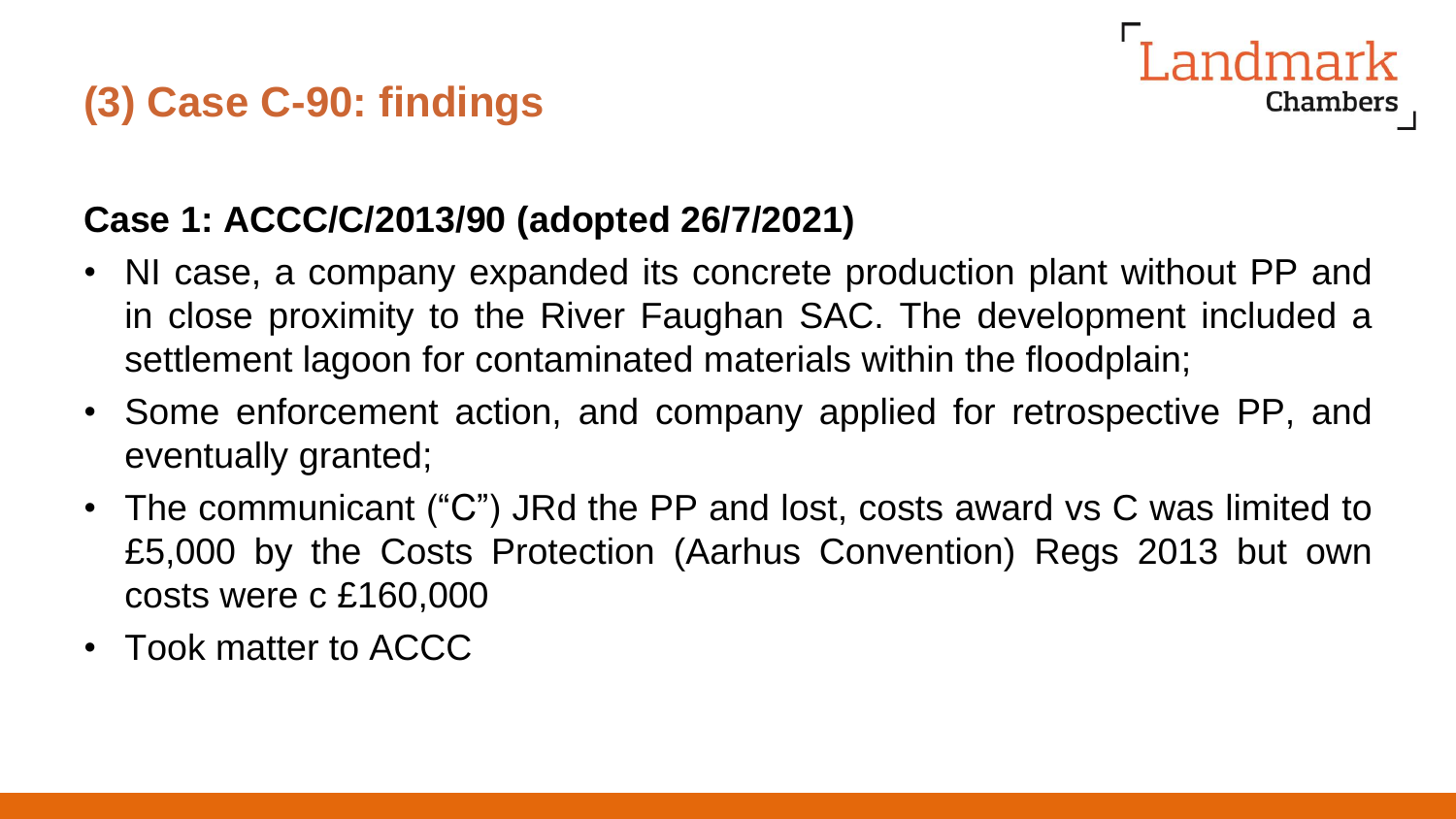# **(3) Case C-90: findings**

- Landmark Chambers
- (1) Any activity covered by Article 6 of the Convention (essentially EIA development) cannot be permitted after commenced "*save in highly exceptional cases and subject to strict and defined criteria"*
	- Seems to go further than CJEU case-law on retrospective EIA consent: see Case C-215/06 *Commission v Ireland* [2008] ECR I-4911 and the CA in *R. (Ardagh Glass Ltd ) v Chester City Council* [2011] P.T.S.R. 1498 – how much further?
- (2) Such development cannot become immune from enforcement or be subject of lawful development certificate:
	- Goes further than CJEU caselaw: *Commission v United Kingdom* (Case C-98/04) [2006] ECR I-4003, ECJ;
	- Contrary to CA in *R (Evans) v Basingstoke* [2014] 1 W.L.R. 2034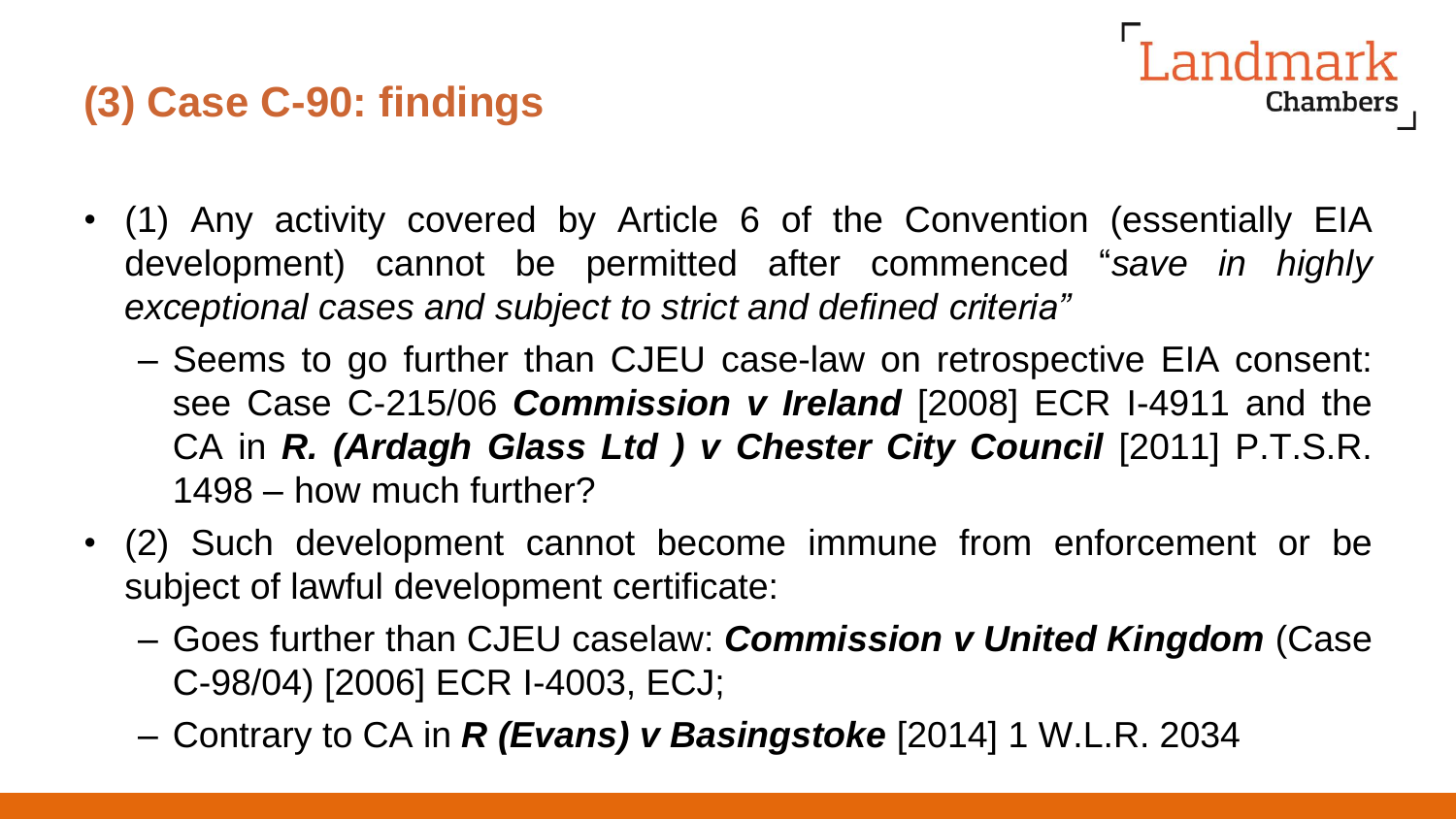# **(3) Case C-90: findings**



- (3) Breach of standard of review because High Court did not itself consider if Schedule 3 EIA criteria met rather than relying on evidence that the public authority had properly screened … NB do also say though Convention does not require "*a completely fresh analysis*" … ?!
- (4) Breach of Aarhus Convention that developers have right of appeal but not third parties (NB this contrary to earlier findings in ACCC/C/2010/455 and ACCC/C/2011/60) no recommendation though pending ACCC/C/2-17/156 re standard of review in JR – see below …
- (5) The £160k own costs not a breach as although high no evidence how could have mitigated e.g. CFA, one counsel not two.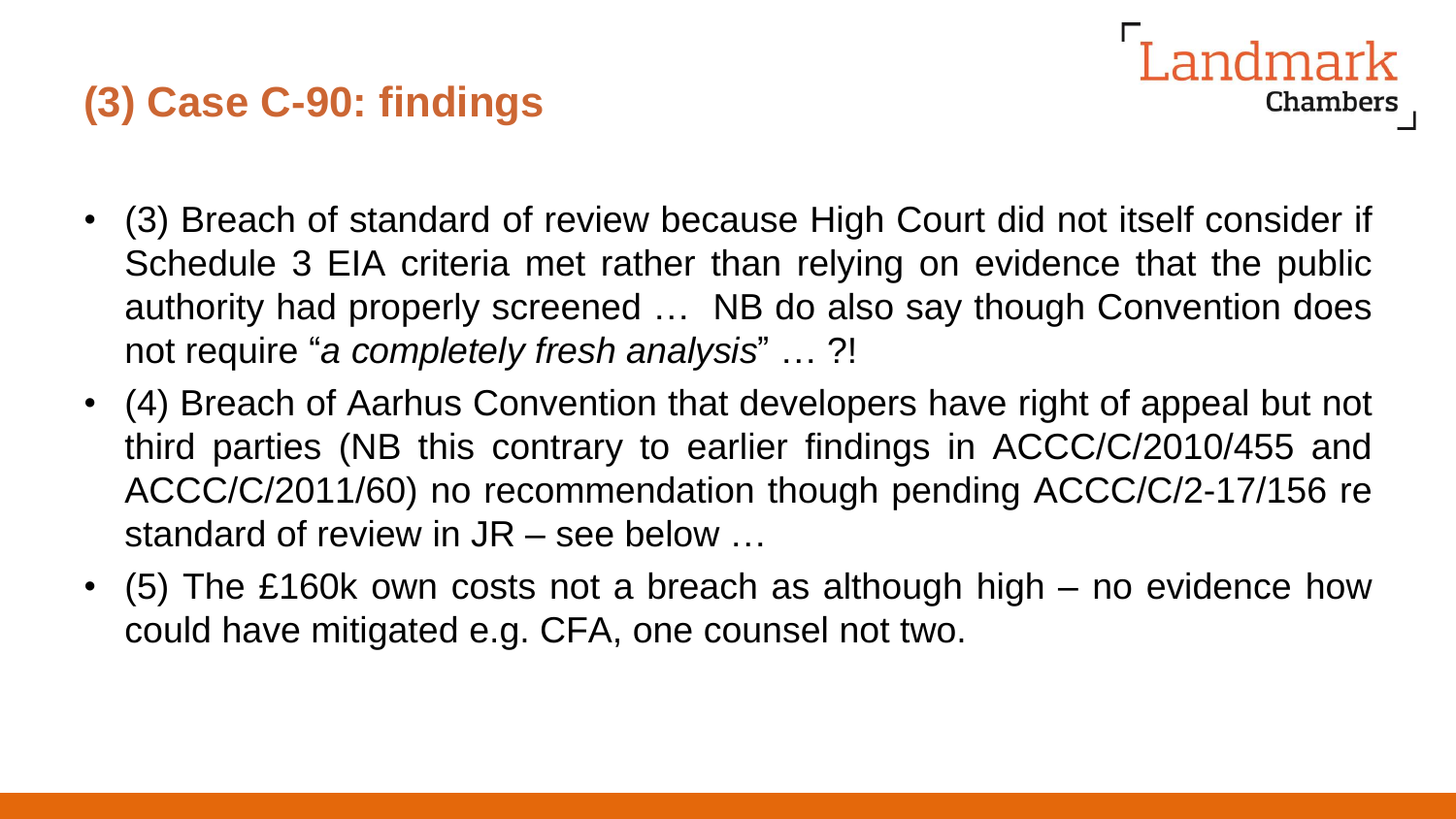# **(3) Case C131**



### **Case 2: ACCC/C/2015/131 (adopted 26/7/2021)**

- PP for redevelopment of a former hospital site in LB of Merton;
- Negative screening opinion not uploaded on to online planning register;
- Ombudsman complaints some success;
- Discharges of conditions under PP, said to require screening, C JRd, certified TWM and costs awarded capped at £5,000
- Complains to ACCC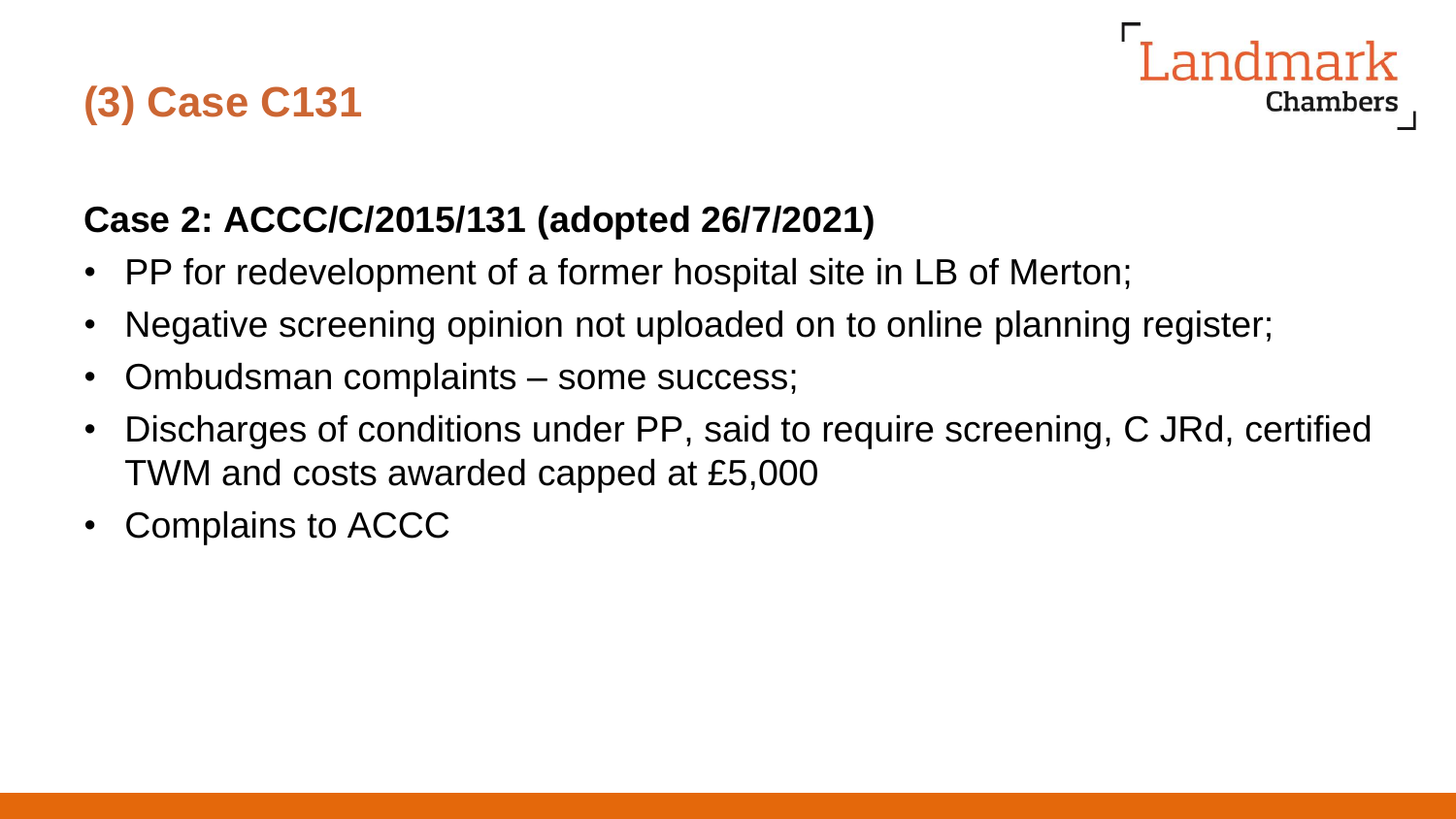

# **(3) Case C131**

- Findings of breach include:
	- (1) Not making documents available promptly online including screening decisions;
	- (2) Legal system which sets time to bring JR from date decision taken not date C knew or ought to have known of it!!
		- This totally vs domestic law position;
	- (3) That costs vs C were awarded at £250 per hour when actual rate charged less – NB this common, and allowed in our system, for GLD and local government costs based on old case law;
	- (4) £5,000 at permission stage too high;
	- (5) In allowing low LIP recovery rates vs rates for lawyers!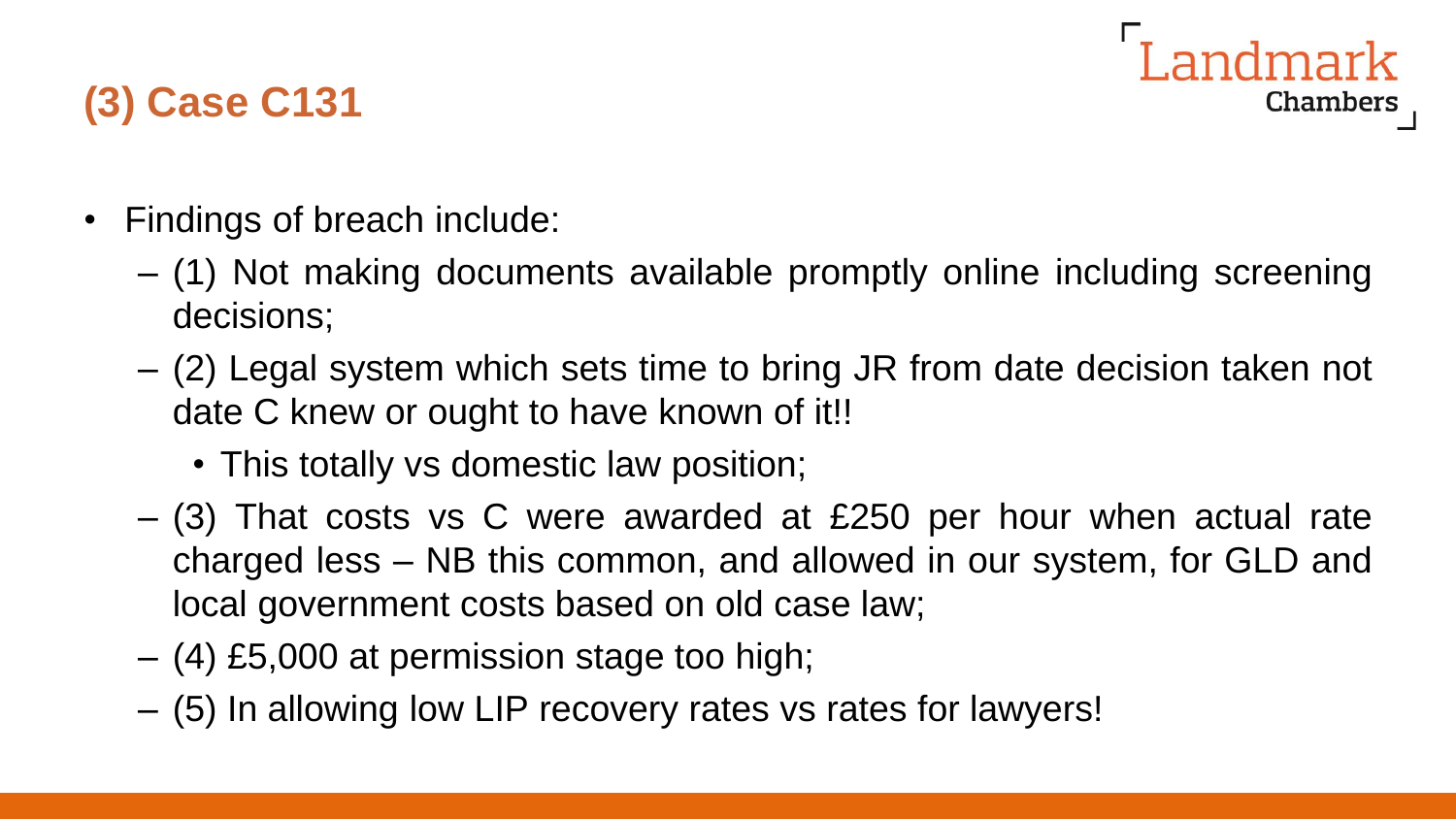# **(3) Case C142**



### **Case 3: ACCC/C/2016/142 (adopted 25/7/2021)**

- Litter abatement proceedings vs Council under EPA brought by local MP, following Council failures to collect green waste;
- Proceedings in Magistrates Court lost and costs awarded of c. £13,000, and account taken of failure to accept offer;
- Then High Court proceedings case stated failed and more costs c. £5,000;
- Findings:
	- (i) proceedings prohibitively expensive;
	- (ii) taking account of offer to settle being refused unfair and inequitable!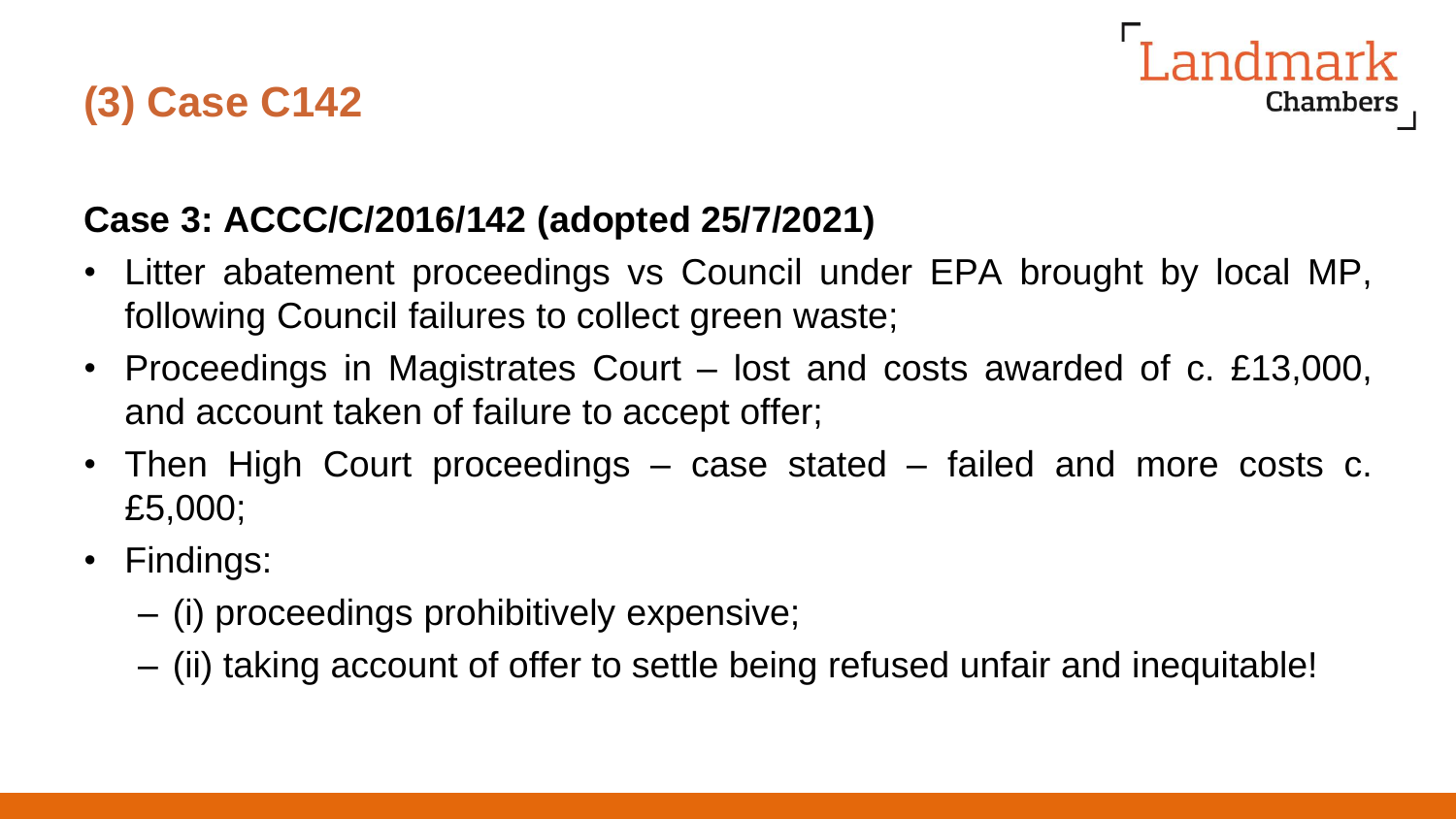

# **(3) Cases**

- ACCC increasingly radical findings;
- Many of these findings:
	- (i) fail properly understand our legal system at all;
	- (ii) are huge departures from our established law;
	- (iii) are difficult to justify;
	- (iv) seem to ignore CJEU law on very similar points …
- Will the Government fight the Meeting of the Parties adopting the ACC findings, as the EU Commission did in C32?
- Will our Courts reject, as non-binding?
- Where does this lead?
- UK a rogue state, as some suggested? No, not at all. ACCC gone rogue?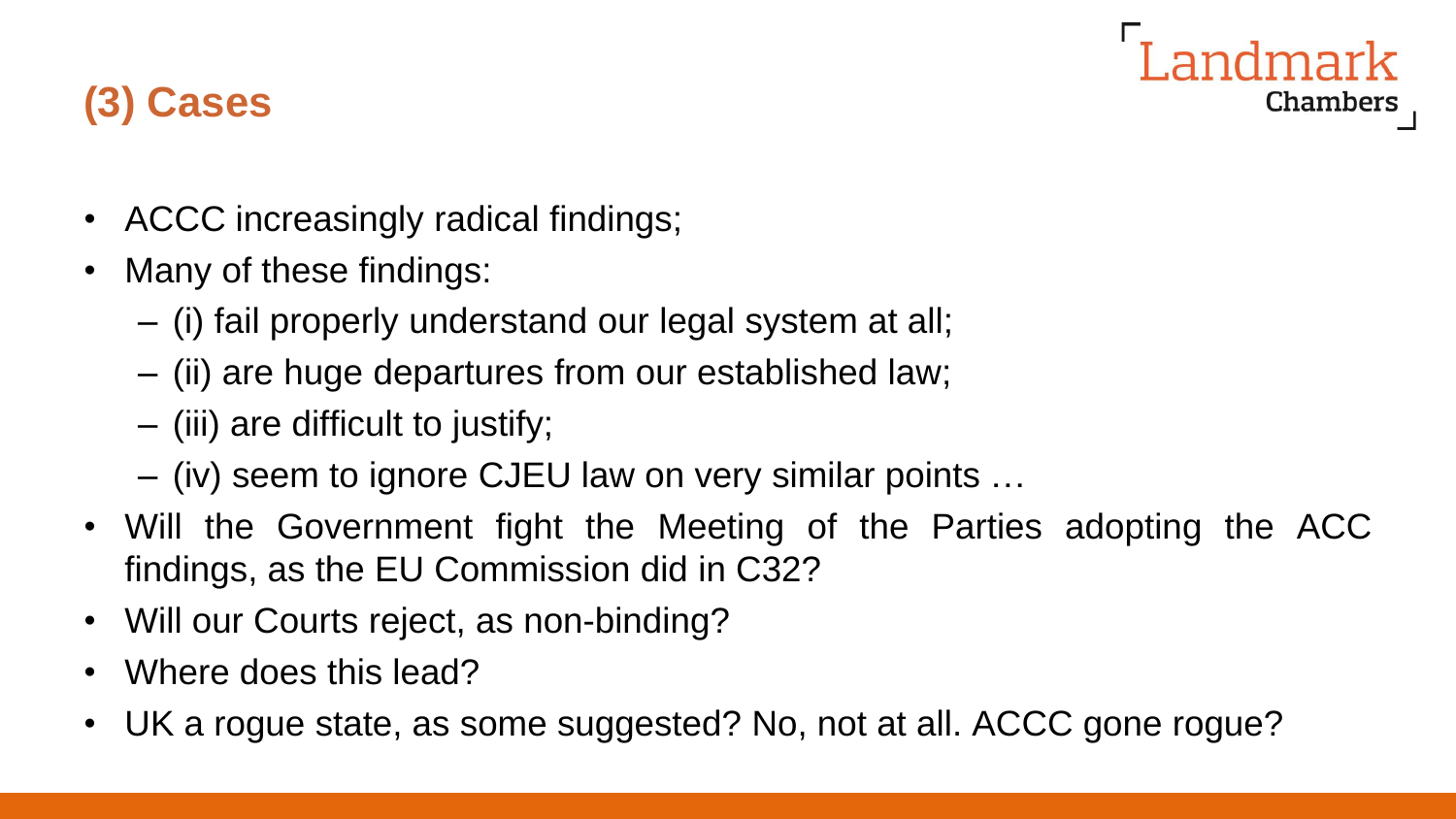# **(4) Other ACC pipeline cases**

• (1) ACCC/C/2017/150: this is a communication concerning Brexit and impact on environmental law; lodged October 2017 – still no hearing …

ndmark

**Chambers** 

- (2) ACCC/C/2017/156: this has been heard, and it concerns whether the *Wednesbury* standard of review is compatible with Article 9
	- This issue first raised as concern by ACCC in ACCC/C/2008/33, a "concern" but no finding of breach;
	- View rejected by CA in *R (Evans) v Secretary of State for Communities and Local Government* [2013] JPL 1027;
	- Despite strong defence by UK Government at ACCC seems inevitable will rule *Wednesbury* a breach ….
	- Seen reference to this in C90 above … in context of third party appeals …